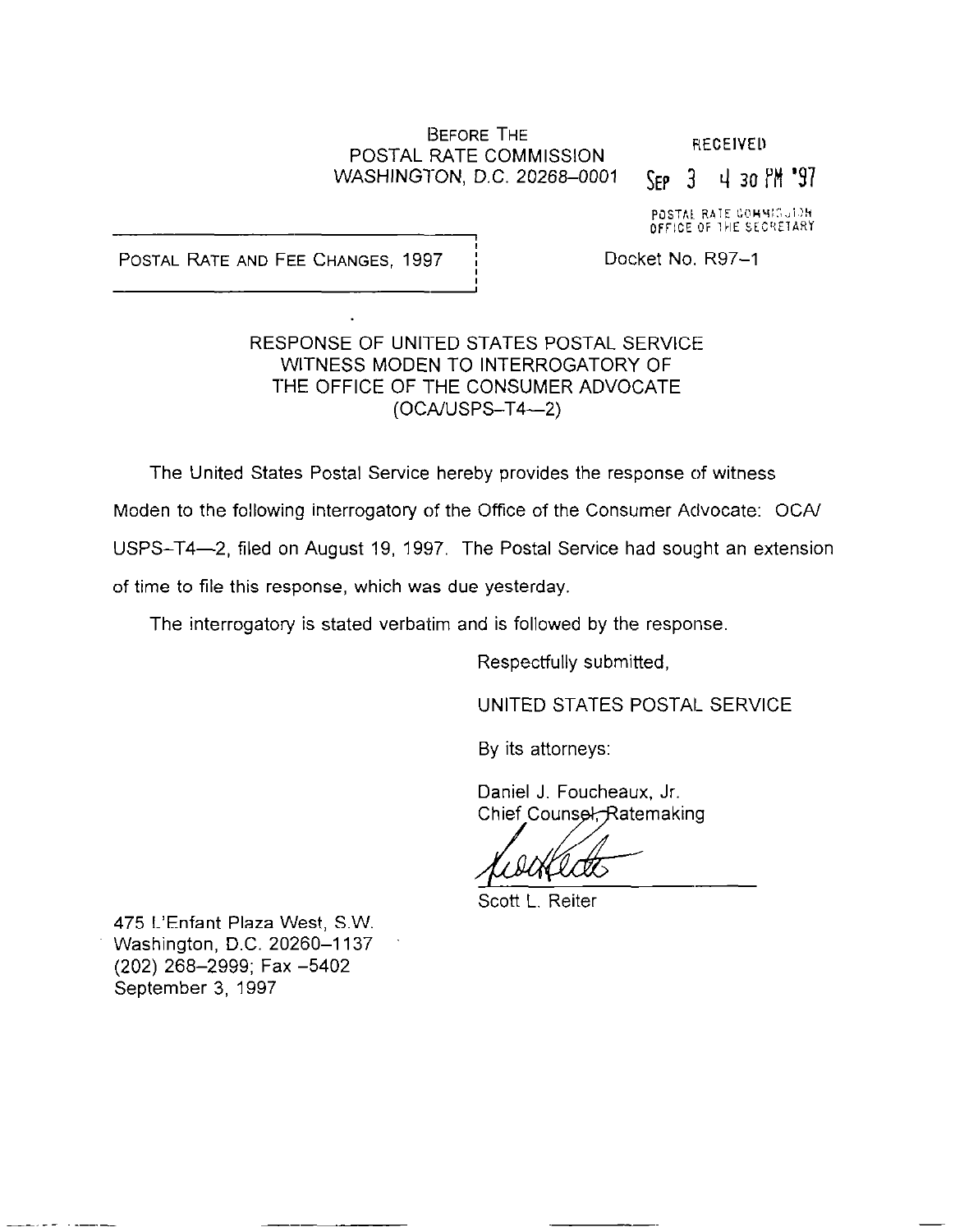### RESPONSE OF THE UNITED STATES POSTAL SERVICE WITNESS MODEN TO THE INTERROGATORIES OF THE OFFICE OF THE CONSUMER ADVOCATE

OCA/USPS-T4-2. For each type of mechanized or automated mail processing equipment in use during FY 1996, please provide:

- The number currently installed by CAG of office.  $a<sub>1</sub>$
- E: The number currently installed by type (MODS, Non-MODS, or BMC) of office.
- C. The number currently installed by CAG by type of office.

# Response:

The information as specified in your request is not available,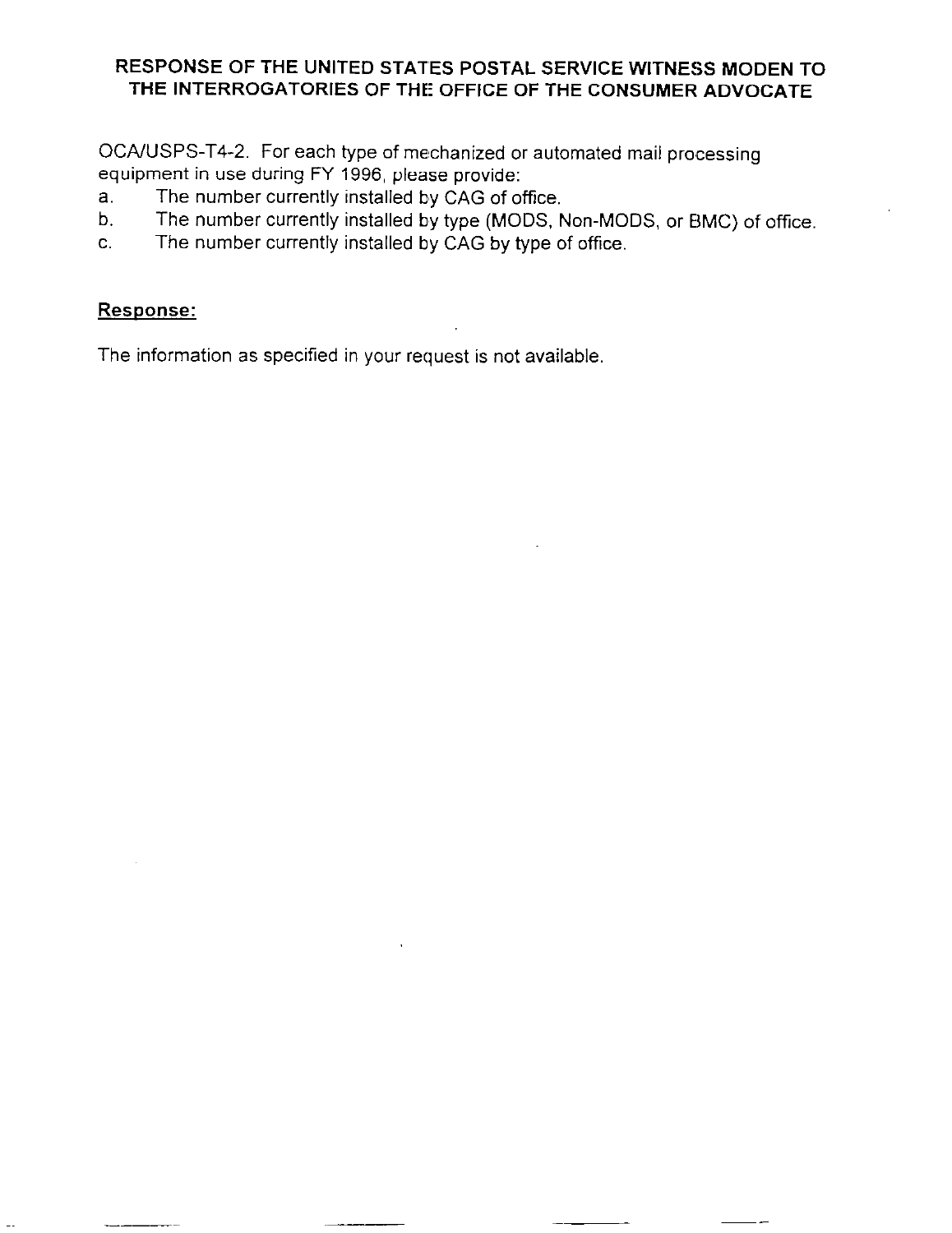# DECLARATION

I, Ralph J. Moden, declare under penalty of perjury that the foregoing answers are true and correct, to the best of my knowledge, information and belief.

Rafél Mode

Dated:  $\frac{9/3}{7}$